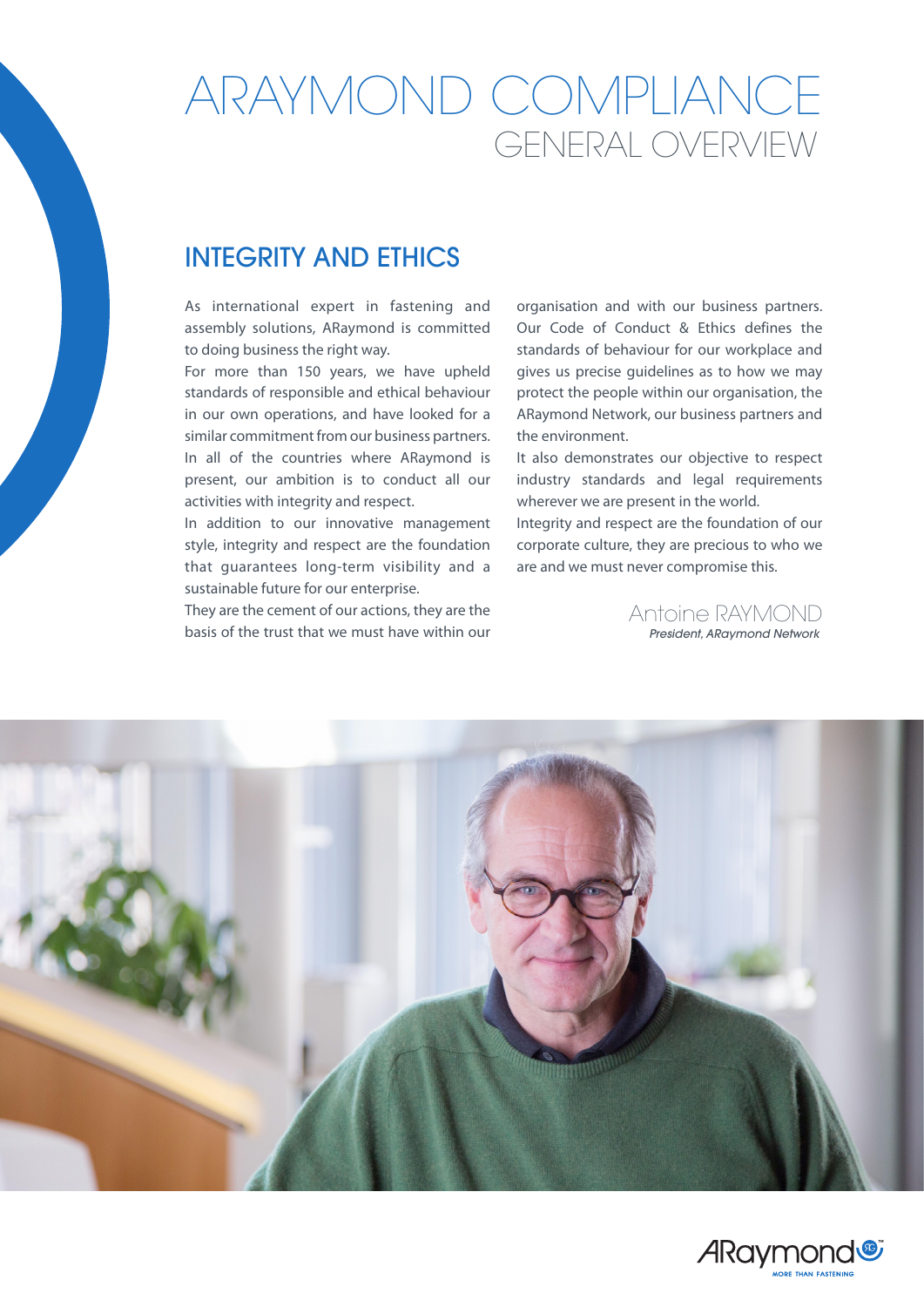#### RESPECT AND INTEGRITY

Abiding by the law and business ethics is the foundation on which all ARaymond entities operate.

A code of Conduct & Ethics that covers all entities of the ARaymond Network has been issued, and is available to all stakeholders on a variety of media including ARaymond Network websites and intranets.

Moreover, the ARaymond Network has put in place the necessary actions and tools so that integrity and compliance with rules remains a daily focus of everyone within our company. Please consult our code of Conduct and Ethics by clicking on this link.

#### ARAYMOND COMPLIANCE PROGRAM

ARaymond has continued to deploy a worldwide compliance program to address the growing complexity of laws and regulations in the countries in which we operate and to further develop a common ethics culture.

The compliance program draws, in particular, on the ARaymond Network's corruption risk mapping.

This risk mapping is updated on a regular basis.

In addition to the Code of Conduct & Ethics, ARaymond has issued a series of **guidelines and internal controls** to prevent or detect any form of corruption and influence peddling.

**Education and information campaigns** are conducted throughout the ARaymond Network to raise awareness of compliance and ethical issues. Through dedicated sessions, we provide the most exposed functions, those who come into contact with external business partners, with the understanding and tools to act with integrity at all times.

Our **Whistleblower Procedure**, gives anyone from within the ARaymond Network or business partner the means to report any practices that violate any our Code of Conduct & Ethics.

In order to **guarantee the independence and confidentiality** of the information conveyed by the whistle-blower, ARaymond uses a **recognized and specialized third party SAFECALL.**



To declare an alert, you may contact Safecall via their website

**www.safecall.co.uk/report** or by email: **araymond@safecall.co.uk**

**Procedures for evaluating business partners**  with the help of specialized tools and databases are deployed throughout the Network to ensure that they are able to identify and address any issues of integrity.

Finally, ARaymond's compliance program draws on **internal control and accounting procedures** that have been strengthened and include the **Network's Internal Control and Accounting Manuals.**

ARaymond's compliance process is coordinated from its offices in Grenoble and handled by a community of local Risk & Compliance managers under the leadership of the Global Risk & Compliance Manager and the Network's Chief Legal Officer.